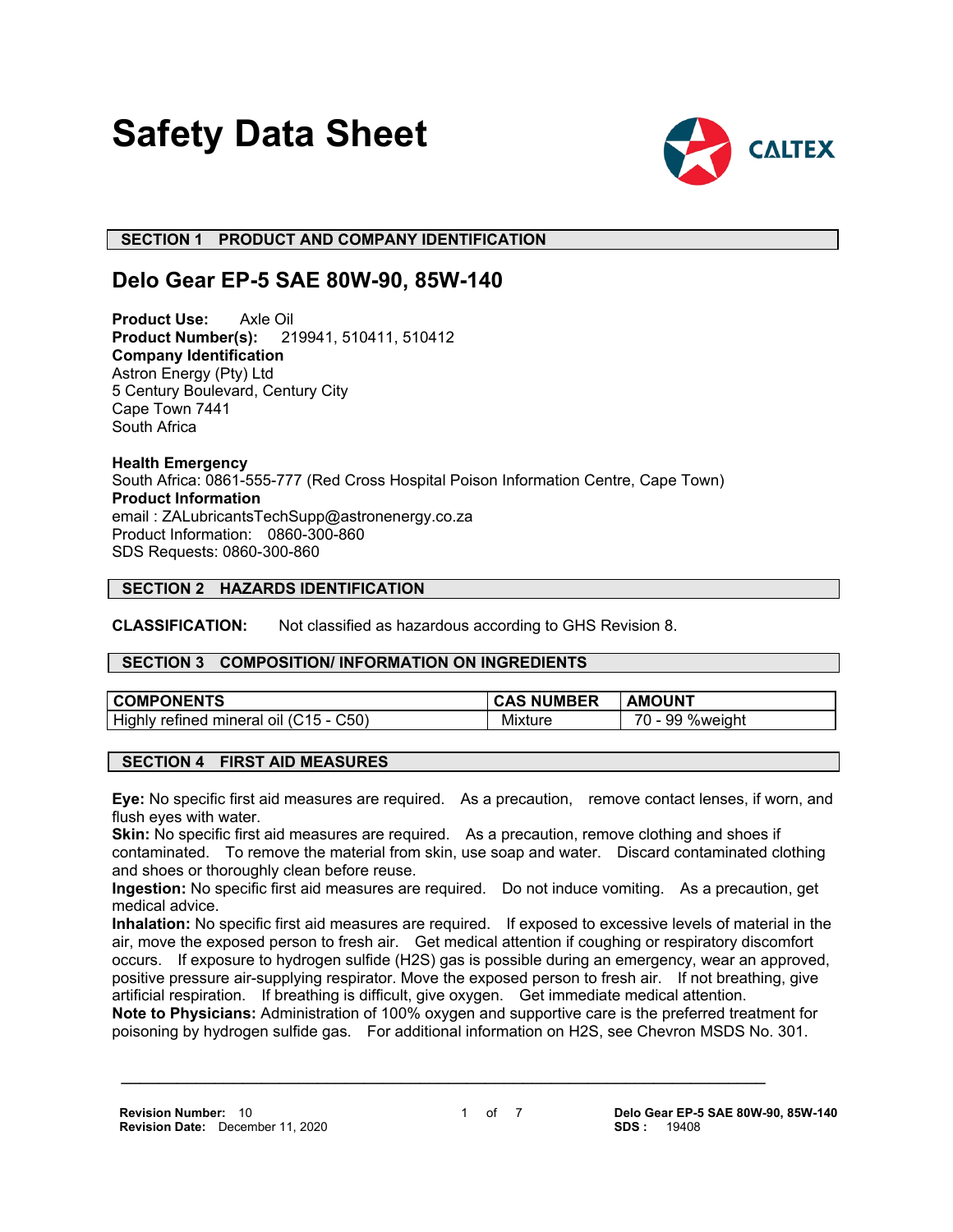## **IMMEDIATE HEALTH EFFECTS**

**Eye:** Not expected to cause prolonged or significant eye irritation.

**Skin:** Contact with the skin is not expected to cause prolonged or significant irritation. Contact with the skin is not expected to cause an allergic skin response. Not expected to be harmful to internal organs if absorbed through the skin.

**Ingestion:** Not expected to be harmful if swallowed.

**Inhalation:** Not expected to be harmful if inhaled. Contains a petroleum-based mineral oil. May cause respiratory irritation or other pulmonary effects following prolonged or repeated inhalation of oil mist at airborne levels above the recommended mineral oil mist exposure limit. Symptoms of respiratory irritation may include coughing and difficulty breathing. Hydrogen sulfide has a strong rotten-egg odor. However, with continued exposure and at high levels, H2S may deaden a person's sense of smell. If the rotten egg odor is no longer noticeable, it may not necessarily mean that exposure has stopped. At low levels, hydrogen sulfide causes irritation of the eyes, nose, and throat. Moderate levels can cause headache, dizziness, nausea, and vomiting, as well as coughing and difficulty breathing. Higher levels can cause shock, convulsions, coma, and death. After a serious exposure, symptoms usually begin immediately.

The U.S. National Institute for Occupational Safety and Health (NIOSH) considers air concentrations of hydrogen sulfide gas greater than 100 ppm to be Immediately Dangerous to Life and Health (IDLH).

# **SECTION 5 FIRE FIGHTING MEASURES**

**EXTINGUISHING MEDIA:** Use water fog, foam, dry chemical or carbon dioxide (CO2) to extinguish flames.

#### **PROTECTION OF FIRE FIGHTERS:**

**Fire Fighting Instructions:** This material will burn although it is not easily ignited. See Section 7 for proper handling and storage. For fires involving this material, do not enter any enclosed or confined fire space without proper protective equipment, including self-contained breathing apparatus. **Combustion Products:** Highly dependent on combustion conditions. A complex mixture of airborne solids, liquids, and gases including carbon monoxide, carbon dioxide, and unidentified organic compounds will be evolved when this material undergoes combustion. Combustion may form oxides of: Sulfur, Phosphorus, Nitrogen.

# **SECTION 6 ACCIDENTAL RELEASE MEASURES**

**Protective Measures:** Eliminate all sources of ignition in vicinity of spilled material.

**Spill Management:** Stop the source of the release if you can do it without risk. Contain release to prevent further contamination of soil, surface water or groundwater. Clean up spill as soon as possible, observing precautions in Exposure Controls/Personal Protection. Use appropriate techniques such as applying non-combustible absorbent materials or pumping. Where feasible and appropriate, remove contaminated soil. Place contaminated materials in disposable containers and dispose of in a manner consistent with applicable regulations.

**Reporting:** Report spills to local authorities as appropriate or required.

# **SECTION 7 HANDLING AND STORAGE**

**General Handling Information:** Avoid contaminating soil or releasing this material into sewage and drainage systems and bodies of water.

 **\_\_\_\_\_\_\_\_\_\_\_\_\_\_\_\_\_\_\_\_\_\_\_\_\_\_\_\_\_\_\_\_\_\_\_\_\_\_\_\_\_\_\_\_\_\_\_\_\_\_\_\_\_\_\_\_\_\_\_\_\_\_\_\_\_\_\_\_\_**

**Precautionary Measures:** Do not breathe gas. Wash thoroughly after handling. Keep out of the reach of children.

**Unusual Handling Hazards:** Toxic quantities of hydrogen sulfide (H2S) may be present in storage tanks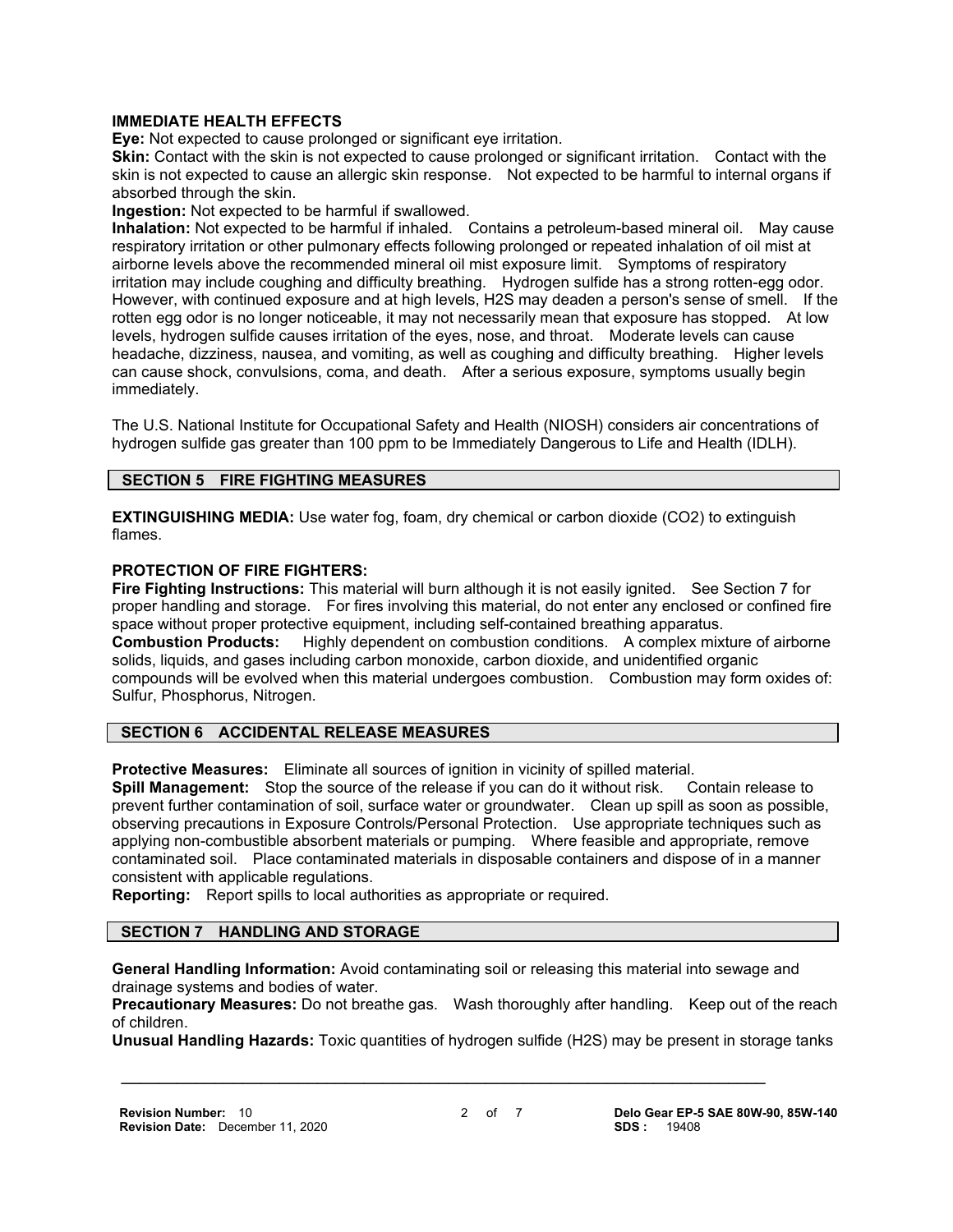and bulk transport vessels which contain or have contained this material. Persons opening or entering these compartments should first determine if H2S is present. See Exposure Controls/Personal Protection -Section 8. Do not attempt rescue of a person over exposed to H2S without wearing approved supplied-air or self-contained breathing equipment. If there is a potential for exceeding onehalf the occupational exposure standard, monitoring of hydrogen sulfide levels is required. Since the sense of smell cannot be relied upon to detect the presence of H2S, the concentration should be measured by the use of fixed or portable devices.

**Static Hazard:** Electrostatic charge may accumulate and create a hazardous condition when handling this material. To minimize this hazard, bonding and grounding may be necessary but may not, by themselves, be sufficient. Review all operations which have the potential of generating and accumulating an electrostatic charge and/or a flammable atmosphere (including tank and container filling, splash filling, tank cleaning, sampling, gauging, switch loading, filtering, mixing, agitation, and vacuum truck operations) and use appropriate mitigating procedures.

**Container Warnings:** Container is not designed to contain pressure. Do not use pressure to empty container or it may rupture with explosive force. Empty containers retain product residue (solid, liquid, and/or vapor) and can be dangerous. Do not pressurize, cut, weld, braze, solder, drill, grind, or expose such containers to heat, flame, sparks, static electricity, or other sources of ignition. They may explode and cause injury or death. Empty containers should be completely drained, properly closed, and promptly returned to a drum reconditioner or disposed of properly.

# **SECTION 8 EXPOSURE CONTROLS/PERSONAL PROTECTION**

# **GENERAL CONSIDERATIONS:**

Consider the potential hazards of this material (see Section 2), applicable exposure limits, job activities, and other substances in the work place when designing engineering controls and selecting personal protective equipment. If engineering controls or work practices are not adequate to prevent exposure to harmful levels of this material, the personal protective equipment listed below is recommended. The user should read and understand all instructions and limitations supplied with the equipment since protection is usually provided for a limited time or under certain circumstances.

# **ENGINEERING CONTROLS:**

Use in a well-ventilated area.

# **PERSONAL PROTECTIVE EQUIPMENT**

**Eye/Face Protection:** No special eye protection is normally required. Where splashing is possible, wear safety glasses with side shields as a good safety practice.

**Skin Protection:** No special protective clothing is normally required. Where splashing is possible, select protective clothing depending on operations conducted, physical requirements and other substances in the workplace. Suggested materials for protective gloves include: 4H (PE/EVAL), Nitrile Rubber, Silver Shield, Viton.

**Respiratory Protection:** No respiratory protection is normally required. If material is heated and emits hydrogen sulfide, determine if airborne concentrations are below the occupational exposure limit for hydrogen sulfide. If not, wear an approved positive pressure air-supplying respirator. For more information on hydrogen sulfide, see Chevron MSDS No. 301. If user operations generate an oil mist, determine if airborne concentrations are below the occupational exposure limit for mineral oil mist. If not, wear an approved respirator that provides adequate protection from the measured concentrations of this material. For air-purifying respirators use a particulate cartridge.

Use a positive pressure air-supplying respirator in circumstances where air-purifying respirators may not provide adequate protection.

# **Occupational Exposure Limits:**

| <b>Component</b> | Country/<br>Agency | ັ <sup>⊏</sup> orm | <b>TWA</b> | <b>STEL</b> | <b>Ceiling</b> | <b>Notation</b> |
|------------------|--------------------|--------------------|------------|-------------|----------------|-----------------|
|                  |                    |                    |            |             |                |                 |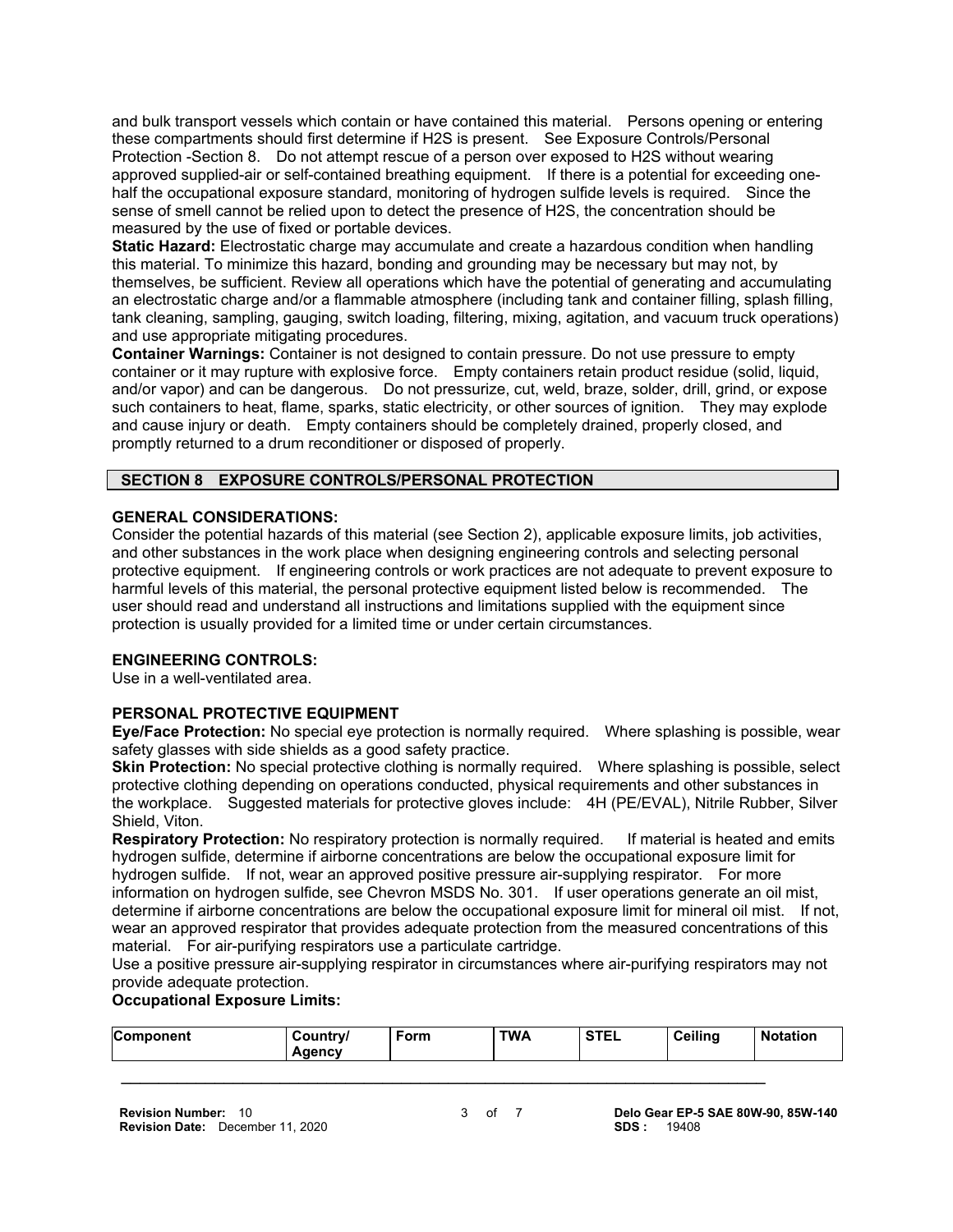| <b>Highly</b><br>refined mineral oil | ACGIH | -- | ma/m3<br>ັ | mg/m3<br>. 10 | -- | -- |
|--------------------------------------|-------|----|------------|---------------|----|----|
| (C15)<br>$-C50$                      |       |    |            |               |    |    |

Consult local authorities for appropriate values.

#### **SECTION 9 PHYSICAL AND CHEMICAL PROPERTIES**

#### **Attention: the data below are typical values and do not constitute a specification.**

**Color:** Brown to yellow **Physical State:** Liquid **Odor:** Petroleum odor **Odor Threshold:** No data available **pH:** Not Applicable **Vapor Pressure:** No data available **Vapor Density (Air = 1):** No data available **Initial Boiling Point:** No data available **Solubility:** Soluble in hydrocarbons; insoluble in water **Freezing Point:** Not Applicable **Density:** 0.892 kg/l - 0.905 kg/l @ 15°C (59°F) (Typical) **Viscosity:** 13.70 mm2/s - 29 mm2/s @ 100°C (212°F) **Coefficient of Therm. Expansion / °F:** No data available **Evaporation Rate:** No data available **Decomposition temperature:** No data available **Octanol/Water Partition Coefficient:** No data available **FLAMMABLE PROPERTIES: Flammability (solid, gas):** Not Applicable

**Flashpoint:** (Cleveland Open Cup) 180 °C (356 °F) (Minimum) **Autoignition:** No data available **Flammability (Explosive) Limits (% by volume in air):** Lower: Not Applicable Upper: Not Applicable

#### **SECTION 10 STABILITY AND REACTIVITY**

**Reactivity:** May react with strong acids or strong oxidizing agents, such as chlorates, nitrates, peroxides, etc.

**Chemical Stability:** This material is considered stable under normal ambient and anticipated storage and handling conditions of temperature and pressure.

**Incompatibility With Other Materials:** Not applicable

**Hazardous Decomposition Products:** Hydrogen Sulfide (Elevated temperatures), Alkyl Mercaptans (Elevated temperatures)

**Hazardous Polymerization:** Hazardous polymerization will not occur.

# **SECTION 11 TOXICOLOGICAL INFORMATION**

#### **Information on toxicological effects**

**Serious Eye Damage/Irritation:** The eye irritation hazard is based on evaluation of data for product components.

**Skin Corrosion/Irritation:** The skin irritation hazard is based on evaluation of data for product components.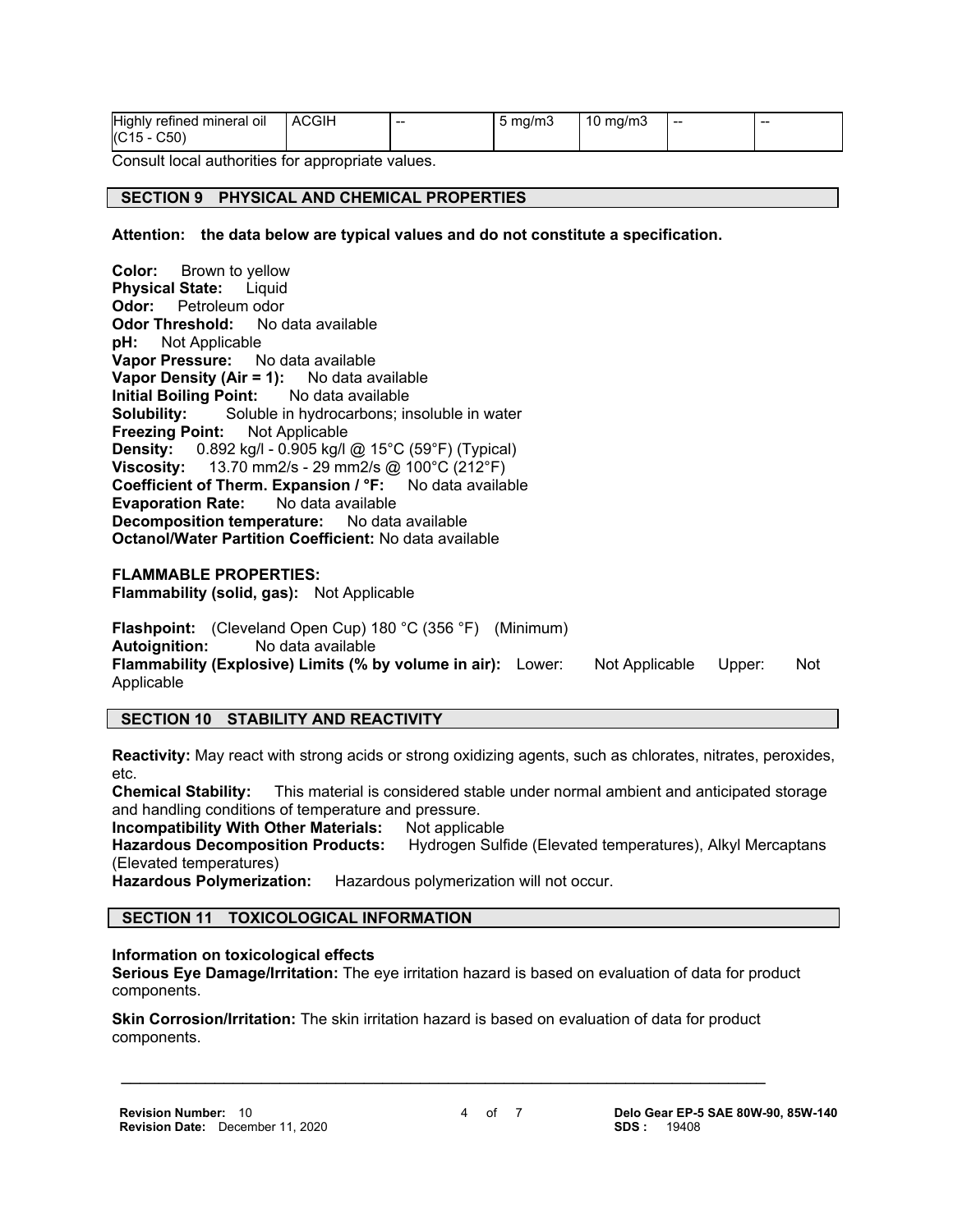**Skin Sensitization:** The skin sensitization hazard is based on evaluation of data for product components.

**Acute Dermal Toxicity:** The acute dermal toxicity hazard is based on evaluation of data for product components.

**Acute Oral Toxicity:** The acute oral toxicity hazard is based on evaluation of data for product components.

**Acute Inhalation Toxicity:** The acute inhalation toxicity hazard is based on evaluation of data for product components.

**Acute Toxicity Estimate:** Not Determined

**Germ Cell Mutagenicity:** The hazard evaluation is based on data for components or a similar material.

**Carcinogenicity:** The hazard evaluation is based on data for components or a similar material.

**Reproductive Toxicity:** The hazard evaluation is based on data for components or a similar material.

**Specific Target Organ Toxicity - Single Exposure:** The hazard evaluation is based on data for components or a similar material.

**Specific Target Organ Toxicity - Repeated Exposure:** The hazard evaluation is based on data for components or a similar material.

#### **ADDITIONAL TOXICOLOGY INFORMATION:**

This product contains petroleum base oils which may be refined by various processes including severe solvent extraction, severe hydrocracking, or severe hydrotreating. None of the oils requires a cancer warning under the OSHA Hazard Communication Standard (29 CFR 1910.1200). These oils have not been listed in the National Toxicology Program (NTP) Annual Report nor have they been classified by the International Agency for Research on Cancer (IARC) as; carcinogenic to humans (Group 1), probably carcinogenic to humans (Group 2A), or possibly carcinogenic to humans (Group 2B).

 These oils have not been classified by the American Conference of Governmental Industrial Hygienists (ACGIH) as: confirmed human carcinogen (A1), suspected human carcinogen (A2), or confirmed animal carcinogen with unknown relevance to humans (A3).

# **SECTION 12 ECOLOGICAL INFORMATION**

#### **ECOTOXICITY**

This material is not expected to be harmful to aquatic organisms. The product has not been tested. The statement has been derived from the properties of the individual components.

#### **MOBILITY**

No data available.

# **PERSISTENCE AND DEGRADABILITY**

This material is not expected to be readily biodegradable. The biodegradability of this material is based on an evaluation of data for the components or a similar material.

The product has not been tested. The statement has been derived from the properties of the individual components.

 **\_\_\_\_\_\_\_\_\_\_\_\_\_\_\_\_\_\_\_\_\_\_\_\_\_\_\_\_\_\_\_\_\_\_\_\_\_\_\_\_\_\_\_\_\_\_\_\_\_\_\_\_\_\_\_\_\_\_\_\_\_\_\_\_\_\_\_\_\_**

# **POTENTIAL TO BIOACCUMULATE**

Bioconcentration Factor: No data available.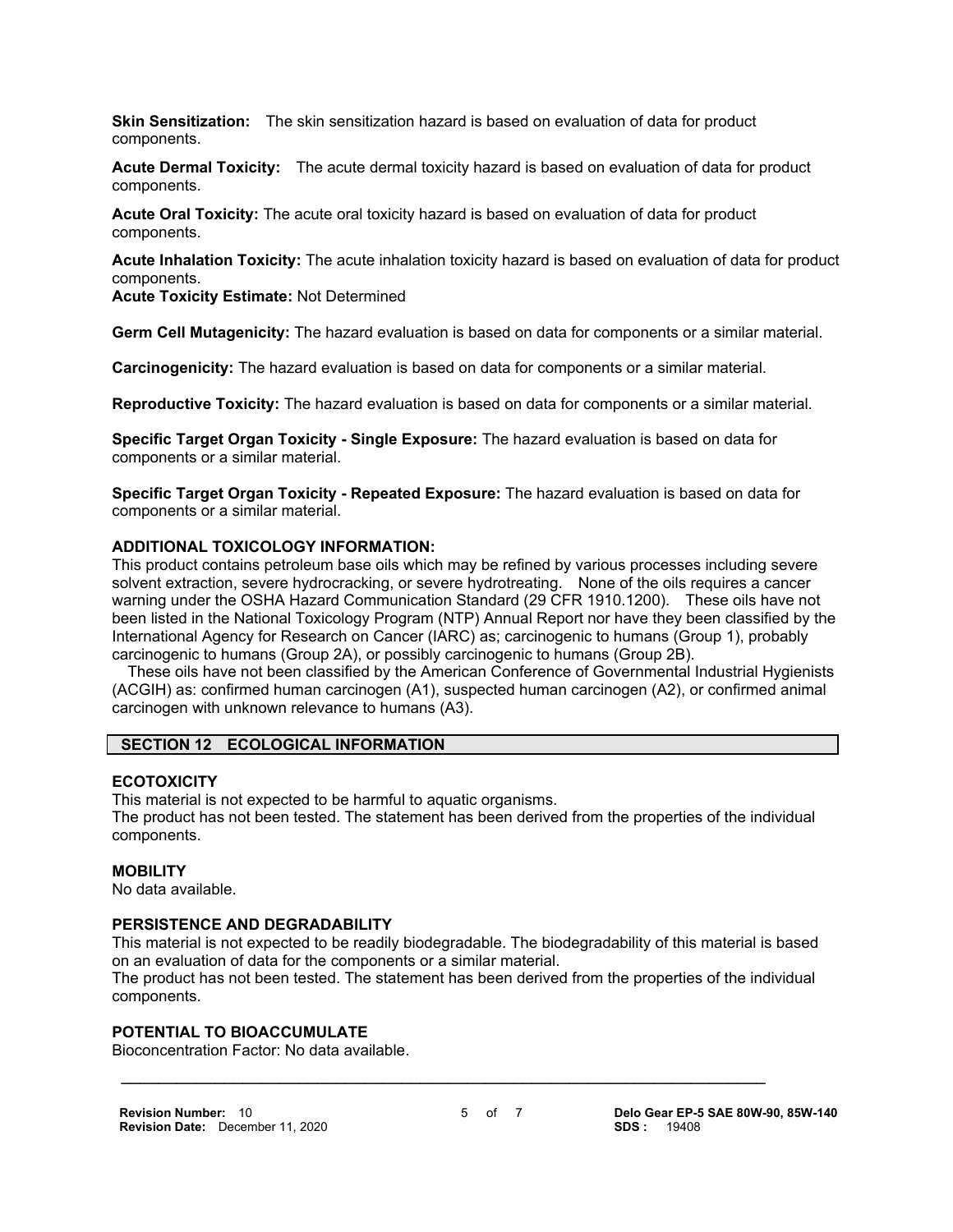Octanol/Water Partition Coefficient: No data available

#### **SECTION 13 DISPOSAL CONSIDERATIONS**

Use material for its intended purpose or recycle if possible. Oil collection services are available for used oil recycling or disposal. Place contaminated materials in containers and dispose of in a manner consistent with applicable regulations. Contact your sales representative or local environmental or health authorities for approved disposal or recycling methods.

# **SECTION 14 TRANSPORT INFORMATION**

The description shown may not apply to all shipping situations. Consult 49CFR, or appropriate Dangerous Goods Regulations, for additional description requirements (e.g., technical name) and modespecific or quantity-specific shipping requirements.

**UN Shipping Description:** NOT REGULATED AS DANGEROUS GOODS FOR TRANSPORT UNDER THE UNITED NATIONS MODEL REGULATIONS/RECOMMENDATIONS

**IMO/IMDG Shipping Description:** NOT REGULATED AS DANGEROUS GOODS FOR TRANSPORT UNDER THE IMDG CODE

**ICAO/IATA Shipping Description:** NOT REGULATED AS DANGEROUS GOODS FOR TRANSPORT UNDER ICAO

# **SECTION 15 REGULATORY INFORMATION**

REGULATORY LISTS SEARCHED: 01-1=IARC Group 1

01-2A=IARC Group 2A

01-2B=IARC Group 2B

No components of this material were found on the regulatory lists above.

#### **CHEMICAL INVENTORIES:**

All components comply with the following chemical inventory requirements: AIIC (Australia), DSL (Canada), ENCS (Japan), IECSC (China), KECI (Korea), NZIoC (New Zealand), PICCS (Philippines), TCSI (Taiwan), TSCA (United States).

#### **SECTION 16 OTHER INFORMATION**

**REVISION STATEMENT:** SECTION 15 - Chemical Inventories information was modified.

**Revision Date:** December 11, 2020

#### **ABBREVIATIONS THAT MAY HAVE BEEN USED IN THIS DOCUMENT:**

| <b>TLV</b>            | Threshold Limit Value               | TWA        | $\overline{\phantom{a}}$     |   | Time Weighted Average                   |
|-----------------------|-------------------------------------|------------|------------------------------|---|-----------------------------------------|
| <b>STEL</b>           | Short-term Exposure Limit           | PEL        | $\qquad \qquad \blacksquare$ |   | Permissible Exposure Limit              |
|                       |                                     | CAS        | $\overline{a}$               |   | <b>Chemical Abstract Service Number</b> |
| ACGIH                 | American Conference of Governmental | IMO/IMDG   |                              | - | International Maritime Dangerous        |
| Industrial Hygienists |                                     | Goods Code |                              |   |                                         |
|                       |                                     |            |                              |   |                                         |